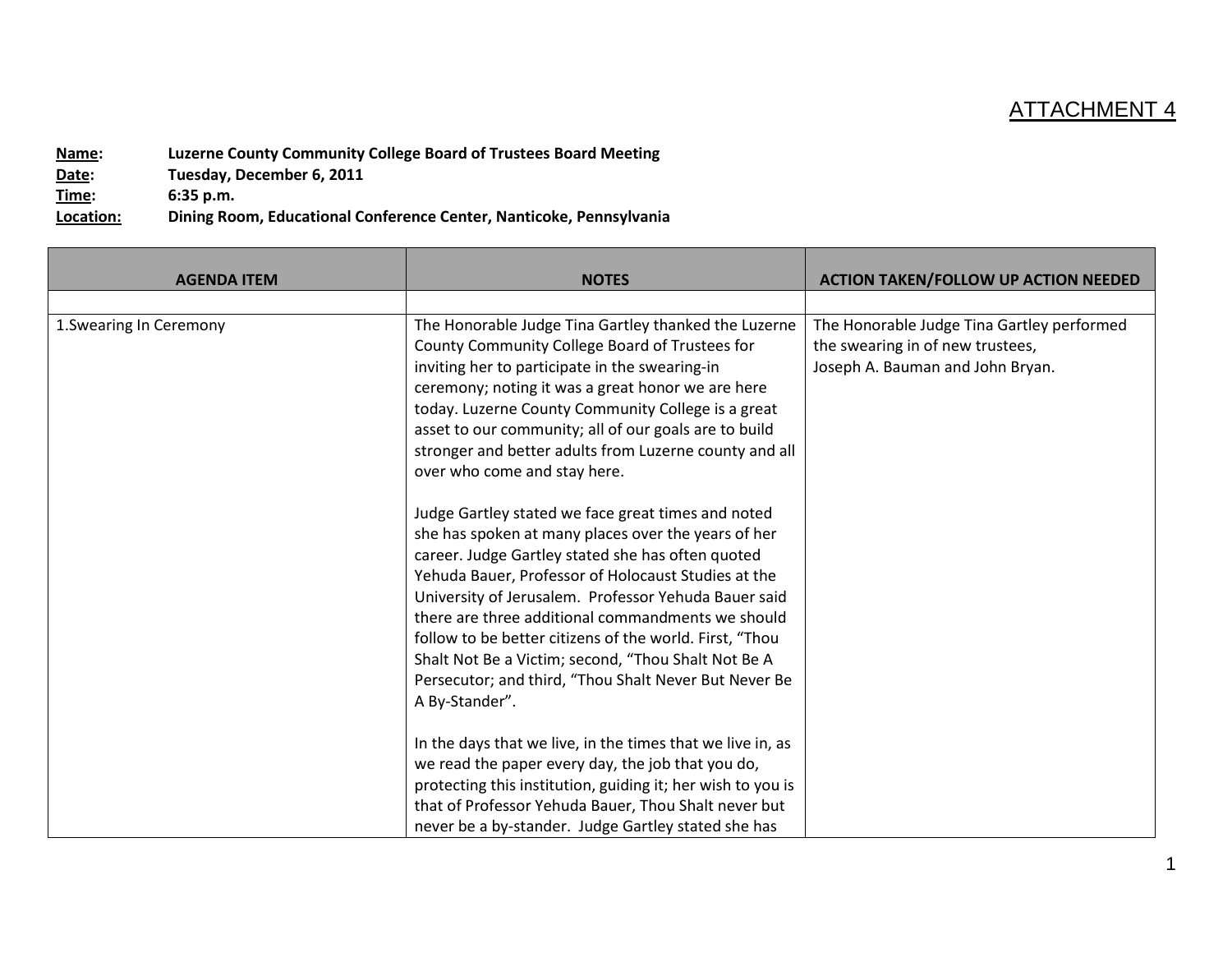|                                                            | never been a by-stander, you seek justice, you do<br>what's right, and never but never be a by-stander.                                                                                                                                                                                                                                                                                                                                                                  |                                                                                                                                                                                                                                                                                                                                                                                                                                                                                                                                                                 |
|------------------------------------------------------------|--------------------------------------------------------------------------------------------------------------------------------------------------------------------------------------------------------------------------------------------------------------------------------------------------------------------------------------------------------------------------------------------------------------------------------------------------------------------------|-----------------------------------------------------------------------------------------------------------------------------------------------------------------------------------------------------------------------------------------------------------------------------------------------------------------------------------------------------------------------------------------------------------------------------------------------------------------------------------------------------------------------------------------------------------------|
| 2.Roll Call                                                | Present: Joseph A. Bauman; John Bryan; Elaine Cook,<br>R.N., J.D., Vice Chair; Lynn M. Distasio, Board<br>Secretary; Mahmoud H. Fahmy, Ph.D.; Paul A. Halesey;<br>George F. Hayden; Mary Hinton, Ph.D.; John Kashatus;<br>Paul M. Platukis; Joseph Rymar, Board Chair; Michael<br>Tigue, III; Susan E. Unvarsky; Barry Williams, J.D.,<br>C.P.A., Allison Bailey, Student Representative; and<br>Joseph Kluger, J.D., College Solicitor.<br>Excused: Agapito López, M.D. | No action required.                                                                                                                                                                                                                                                                                                                                                                                                                                                                                                                                             |
|                                                            |                                                                                                                                                                                                                                                                                                                                                                                                                                                                          |                                                                                                                                                                                                                                                                                                                                                                                                                                                                                                                                                                 |
| 3. Public Comments                                         | 2. No comments.                                                                                                                                                                                                                                                                                                                                                                                                                                                          | 2. No action required.                                                                                                                                                                                                                                                                                                                                                                                                                                                                                                                                          |
| 4. Approval of the October 4, 2011 Board<br><b>Minutes</b> | 3. No comments.                                                                                                                                                                                                                                                                                                                                                                                                                                                          | 3. Approved. Motion made by Michael Tigue,<br>III; and seconded by John Bryan.<br>Vote was all "yes". Motion carried.                                                                                                                                                                                                                                                                                                                                                                                                                                           |
| 5. Approval of December 6, 2011 Board Agenda               | 4. Board Chair Rymar stated the Board of Trustees<br>Executive Committee reviewed and made a<br>recommendation to revise the Board of Trustees<br>Travel Policy. Therefore, Board Chair Rymar has the<br>authority to change the Board agenda, under item 7,<br>Executive Committee Action item "Change in the<br>Board of Trustees Travel Policy".                                                                                                                      | 4. Approved. Motion made by Elaine Cook,<br>R.N., J.D.; and seconded by John Kashatus.<br>Vote was all "yes". Motion carried.<br>Michael Tigue, III, questioned why this policy<br>was being recommended by the Executive<br>Committee and not the Finance Committee,<br>since it involves money.<br>Board Chair Rymar stated it was brought to the<br>attention of the Executive Committee by a<br>member of the Board of Trustees and the<br>recommendation made by the Executive<br>Committee was to modify the policy and take it<br>directly to the Board. |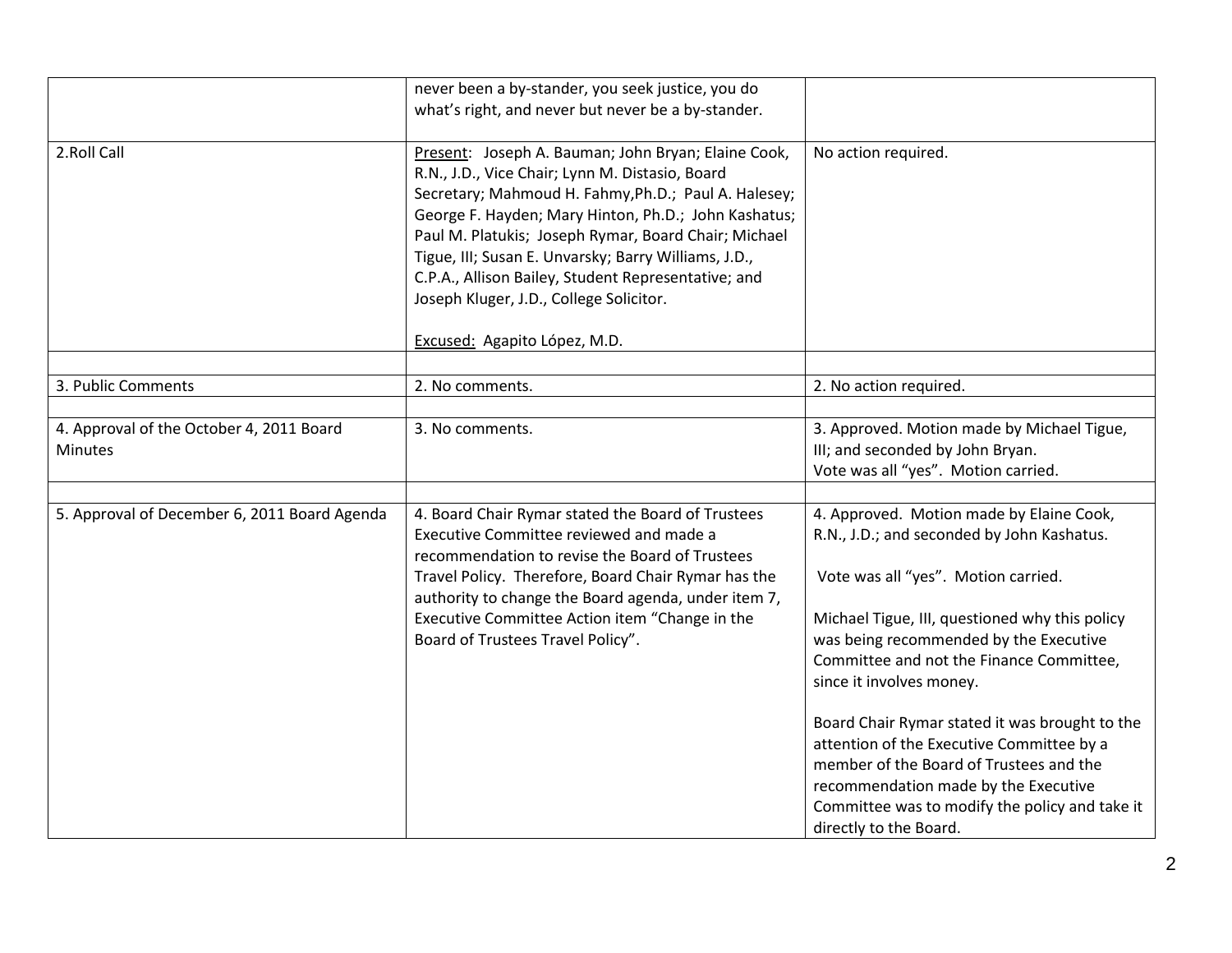|                                      |                                                                                                                                                                                                                                                                                                                                                                                                                                                                                                                                                                                                                                                                   | Elaine Cook, R.N., J.D., stated it was discussed<br>immediately following the Finance Committee<br>and flowed from one committee to the other<br>committee.<br>Committee Chair Distasio confirmed the<br>Finance Committee will present the<br>recommendation to approve of the trustee<br>travel and the use budgeted travel funds. |
|--------------------------------------|-------------------------------------------------------------------------------------------------------------------------------------------------------------------------------------------------------------------------------------------------------------------------------------------------------------------------------------------------------------------------------------------------------------------------------------------------------------------------------------------------------------------------------------------------------------------------------------------------------------------------------------------------------------------|--------------------------------------------------------------------------------------------------------------------------------------------------------------------------------------------------------------------------------------------------------------------------------------------------------------------------------------|
| 6. Report of Officers and Agents:    |                                                                                                                                                                                                                                                                                                                                                                                                                                                                                                                                                                                                                                                                   |                                                                                                                                                                                                                                                                                                                                      |
| <b>President's Report</b><br>$\circ$ | President Thomas P. Leary welcomed three members<br>of this year's Leadership LCCC program, Class of 2012,<br>who are here this evening as part of their program<br>requirements to observe the LCCC governance system<br>in action. Welcome to Sandy Cumberland,<br>Information Technology Technician, Brian Mihneski,<br>Desktop System Manager, and Mark James,<br>Photographic Tech/Marketing and News Assistant.<br>President Leary congratulated the members of the<br>Leadership Class and assured them they will have a<br>very rewarding experience this year.                                                                                           |                                                                                                                                                                                                                                                                                                                                      |
|                                      | President Leary thanked the Health Awareness Club<br>and Human Services Program, together with Student<br>Life and Athletics, for working with the Northeast<br>Regional HIV Planning Coalition, LCCC recently had<br>the honor of bringing The AIDS Memorial Quilt to our<br>main campus in recognition of World AIDS Day. The<br>QUILT was displayed in the Glass-Enclosed Area of the<br>Campus Center from December $1st$ through the $3rd$ .<br>The QUILT is used to promote awareness and<br>memorialize those who lost their lives to HIV. Each<br>section or "block" of the QUILT is about 12 square<br>feet, comprising individual panels contributed by |                                                                                                                                                                                                                                                                                                                                      |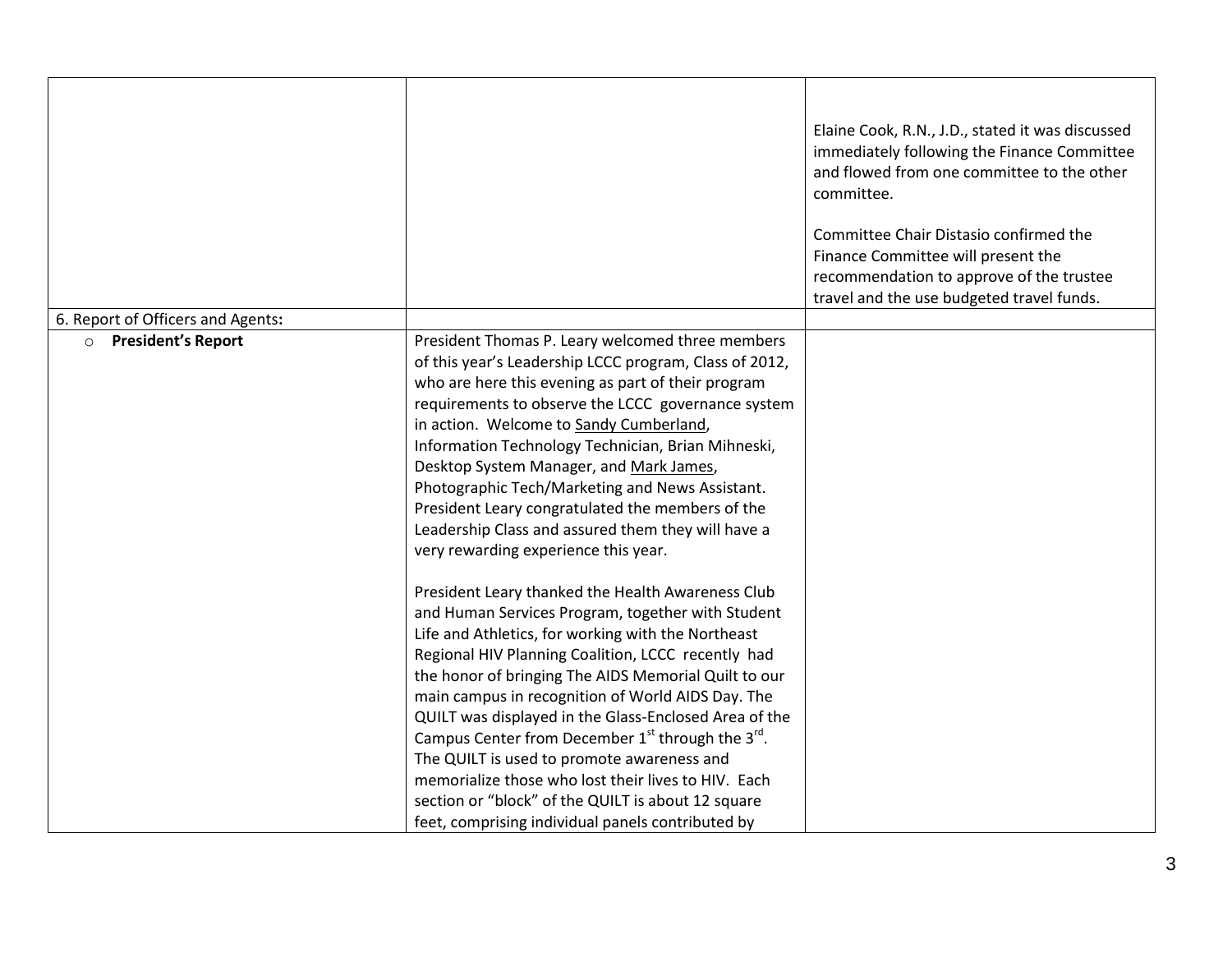|                                           | volunteers, most of whom submit a panel in the name     |  |
|-------------------------------------------|---------------------------------------------------------|--|
| <b>Continuation of President's Report</b> | of a loved one who died from this dreadful disease. In  |  |
|                                           | conjunction with the display, the College also hosted a |  |
|                                           | reflection ceremony and a personal experience           |  |
|                                           | presentation, and the Student Government                |  |
|                                           | Association hosted a production of the AIDS Theatre     |  |
|                                           | Project New York entitled "Between the Seams".          |  |
|                                           | Thank you to Heather Jones, Human Services              |  |
|                                           | Coordinator, for her leadership on this project.        |  |
|                                           | Student Jeff Feist has been selected for the National   |  |
|                                           | Community College Aerospace Scholars Program,           |  |
|                                           | through which he will participate in interactive web-   |  |
|                                           | based activities and an on-site experience at NASA and  |  |
|                                           | will have the opportunity to work with NASA             |  |
|                                           | engineers, astronauts and educators. Jeff Feist is      |  |
|                                           | currently president of the LCCC science club and is     |  |
|                                           | scheduled to graduate in May 2012 with his Associates   |  |
|                                           | in Science.                                             |  |
|                                           | The current exhibit at the Schulman Gallery features    |  |
|                                           | artwork by current LCCC faculty and invited alumni      |  |
|                                           | artists. Participating artists include Jenna Bauer, Sam |  |
|                                           | Cramer, Diane Grant Czajkowski, Denise Evans, Jim       |  |
|                                           | Gavenus, Bernadette Harrison, Bill Karlotski, Michelle  |  |
|                                           | Leonard, Darrell McGinness, Debbie Molnar, Michael      |  |
|                                           | Molnar, Teri Moore, Kathy J. Moyer, Melinda Nardone,    |  |
|                                           | Peter Nardone, Kelly Olszyk, Len Stankunas, Bill        |  |
|                                           | Stritzinger, Chris Vida, and Delores Vida. The exhibit  |  |
|                                           | will be on display through Saturday, January 7.         |  |
|                                           | The College will provide free GED training to area      |  |
|                                           | homeless and at-risk individuals through a project      |  |
|                                           | titled "Hope for the Homeless" started by Francis       |  |
|                                           | Curry, Director of Admissions. The College is working   |  |
|                                           | with several area non-profit agencies help these        |  |
|                                           | individuals develop the skills and knowledge necessary  |  |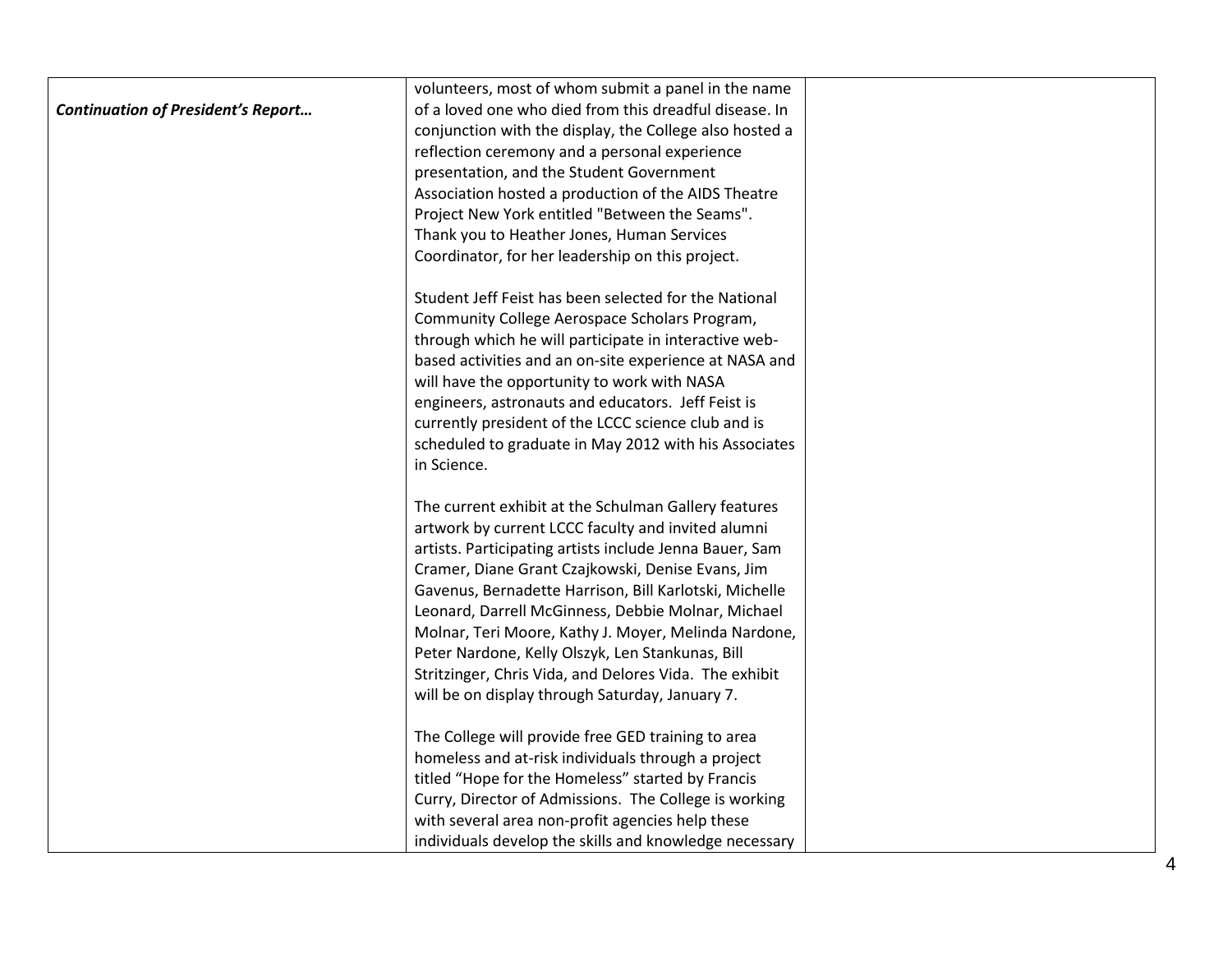|                                      | to find employment and become self-sufficient. Other<br>organizations involved include the Catherine McAuley<br>House, Catholic Social Services, Domestic Violence<br>Service Center, Ruth's Place, Luzerne Intermediate<br>Unit 18's Homeless Children Initiative and the<br>Salvation Army's Kirby Family House. Thank you to<br>Francis Curry and our partners in the community for<br>their work on this important initiative. |  |
|--------------------------------------|------------------------------------------------------------------------------------------------------------------------------------------------------------------------------------------------------------------------------------------------------------------------------------------------------------------------------------------------------------------------------------------------------------------------------------|--|
|                                      | At this time, Francis Curry expressed his appreciation<br>to President Leary for his leadership, direction and<br>compassion that attributed to the success of this<br>program.                                                                                                                                                                                                                                                    |  |
|                                      | The College is hosting a Festival of Trees throughout<br>December here in the Educational Conference Center.<br>The tree display will be available for viewing Monday<br>through Friday, from 9 a.m. to 5 p.m., through<br>Wednesday, December 21. Please take a few minutes<br>after the meeting to enjoy the uniquely decorated<br>trees.                                                                                        |  |
| <b>Treasurer's Report</b><br>$\circ$ | Joseph Gasper, Dean of Finance, presented the<br>monthly report is for the period ending September<br>2011.                                                                                                                                                                                                                                                                                                                        |  |
|                                      | The Current Fund Income of \$14,007,000 is down<br>8.92% and Expenses of \$7,340,000 are up 5.16% when<br>compared to the prior fiscal year. Bookstore Income is<br>up \$80,000 for an increase of 3.68% and the Expenses<br>have increased \$600,000, a 44.48% increase. Food<br>Service Income is down \$10,000 and expenses<br>increased \$5,000. Plant Fund Income is up \$9,000 and<br>Expenditures have increased \$115,000. |  |
|                                      | When compared to prior year the Tuition Income is<br>down \$289,000 or 4.34% which is due to the                                                                                                                                                                                                                                                                                                                                   |  |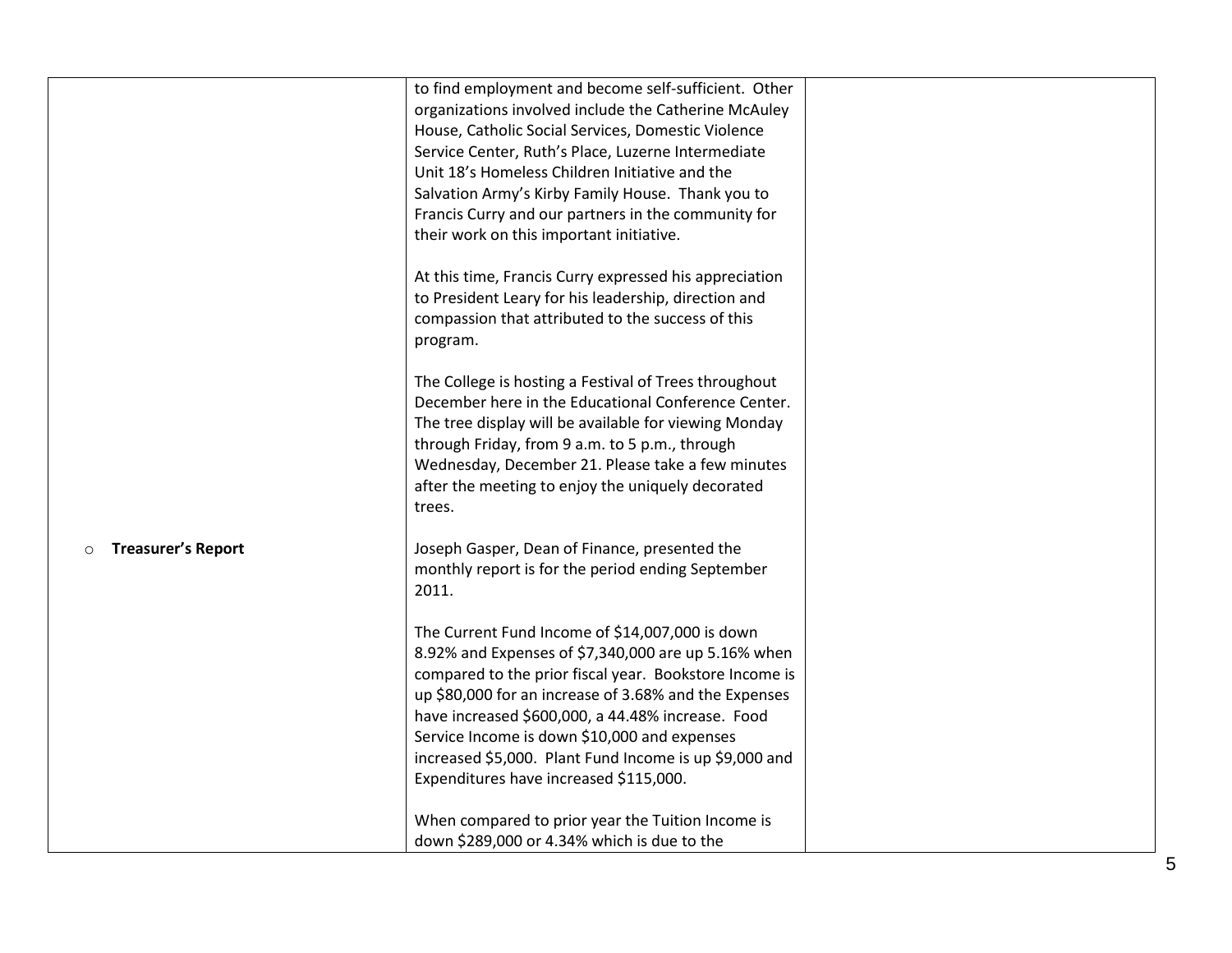| registration reduction. The increase of \$66,000 in<br>Seminar income is attributable to the conversion to<br>Datatel in PSTI and Continuing Education which now                                                                                                                                                                                                                                                                                                                              |  |
|-----------------------------------------------------------------------------------------------------------------------------------------------------------------------------------------------------------------------------------------------------------------------------------------------------------------------------------------------------------------------------------------------------------------------------------------------------------------------------------------------|--|
| records the Accounts Receivable at time of                                                                                                                                                                                                                                                                                                                                                                                                                                                    |  |
| registration. The 12.62% increase in General Service                                                                                                                                                                                                                                                                                                                                                                                                                                          |  |
| Fees is attributable to the \$2.00 increase. The largest                                                                                                                                                                                                                                                                                                                                                                                                                                      |  |
| decrease for this period is the Commonwealth of                                                                                                                                                                                                                                                                                                                                                                                                                                               |  |
| Pennsylvania Appropriation which is due to the loss of                                                                                                                                                                                                                                                                                                                                                                                                                                        |  |
| the Stimulus Funds, which was paid in September last                                                                                                                                                                                                                                                                                                                                                                                                                                          |  |
| fiscal year. Interest Income is down due to a reduction                                                                                                                                                                                                                                                                                                                                                                                                                                       |  |
| in the interest rate for the current fiscal year.                                                                                                                                                                                                                                                                                                                                                                                                                                             |  |
|                                                                                                                                                                                                                                                                                                                                                                                                                                                                                               |  |
| The Current Fund Expenditures, Fringe Benefits are up                                                                                                                                                                                                                                                                                                                                                                                                                                         |  |
| due to the increase in the Health Care Invoices for this                                                                                                                                                                                                                                                                                                                                                                                                                                      |  |
| period and the timing of the retirement payments.                                                                                                                                                                                                                                                                                                                                                                                                                                             |  |
| The salary adjustments for the current fiscal year were                                                                                                                                                                                                                                                                                                                                                                                                                                       |  |
|                                                                                                                                                                                                                                                                                                                                                                                                                                                                                               |  |
| not made until October which accounts for the slight                                                                                                                                                                                                                                                                                                                                                                                                                                          |  |
|                                                                                                                                                                                                                                                                                                                                                                                                                                                                                               |  |
|                                                                                                                                                                                                                                                                                                                                                                                                                                                                                               |  |
|                                                                                                                                                                                                                                                                                                                                                                                                                                                                                               |  |
|                                                                                                                                                                                                                                                                                                                                                                                                                                                                                               |  |
|                                                                                                                                                                                                                                                                                                                                                                                                                                                                                               |  |
|                                                                                                                                                                                                                                                                                                                                                                                                                                                                                               |  |
|                                                                                                                                                                                                                                                                                                                                                                                                                                                                                               |  |
|                                                                                                                                                                                                                                                                                                                                                                                                                                                                                               |  |
|                                                                                                                                                                                                                                                                                                                                                                                                                                                                                               |  |
|                                                                                                                                                                                                                                                                                                                                                                                                                                                                                               |  |
|                                                                                                                                                                                                                                                                                                                                                                                                                                                                                               |  |
| reduction in the interest rate, and this applies to all of                                                                                                                                                                                                                                                                                                                                                                                                                                    |  |
| the funds. The large variance in the Textbook Expense                                                                                                                                                                                                                                                                                                                                                                                                                                         |  |
| is due to the timing of the processing of invoices for                                                                                                                                                                                                                                                                                                                                                                                                                                        |  |
| payment.                                                                                                                                                                                                                                                                                                                                                                                                                                                                                      |  |
|                                                                                                                                                                                                                                                                                                                                                                                                                                                                                               |  |
| Sales in Food Service are down \$10,000, and is due to                                                                                                                                                                                                                                                                                                                                                                                                                                        |  |
| the College being closed during the flood crisis and                                                                                                                                                                                                                                                                                                                                                                                                                                          |  |
|                                                                                                                                                                                                                                                                                                                                                                                                                                                                                               |  |
| prior year. Also there were a few existing vacancies in                                                                                                                                                                                                                                                                                                                                                                                                                                       |  |
| decrease in Salaries.<br>Institutional Dues are down are down due to the<br>timing of the payment to the PA Commission. The<br>insurance variance is attributable to the posting of the<br>Journal Entry for recognition of the Pre-Paid portion<br>this fiscal year. The Telecollege Operating cost<br>variance is due to the timing of the payment for<br>software licensing fees.<br>The Bookstore Interest Income is down due to a<br>less tour lunches that were funded by grants in the |  |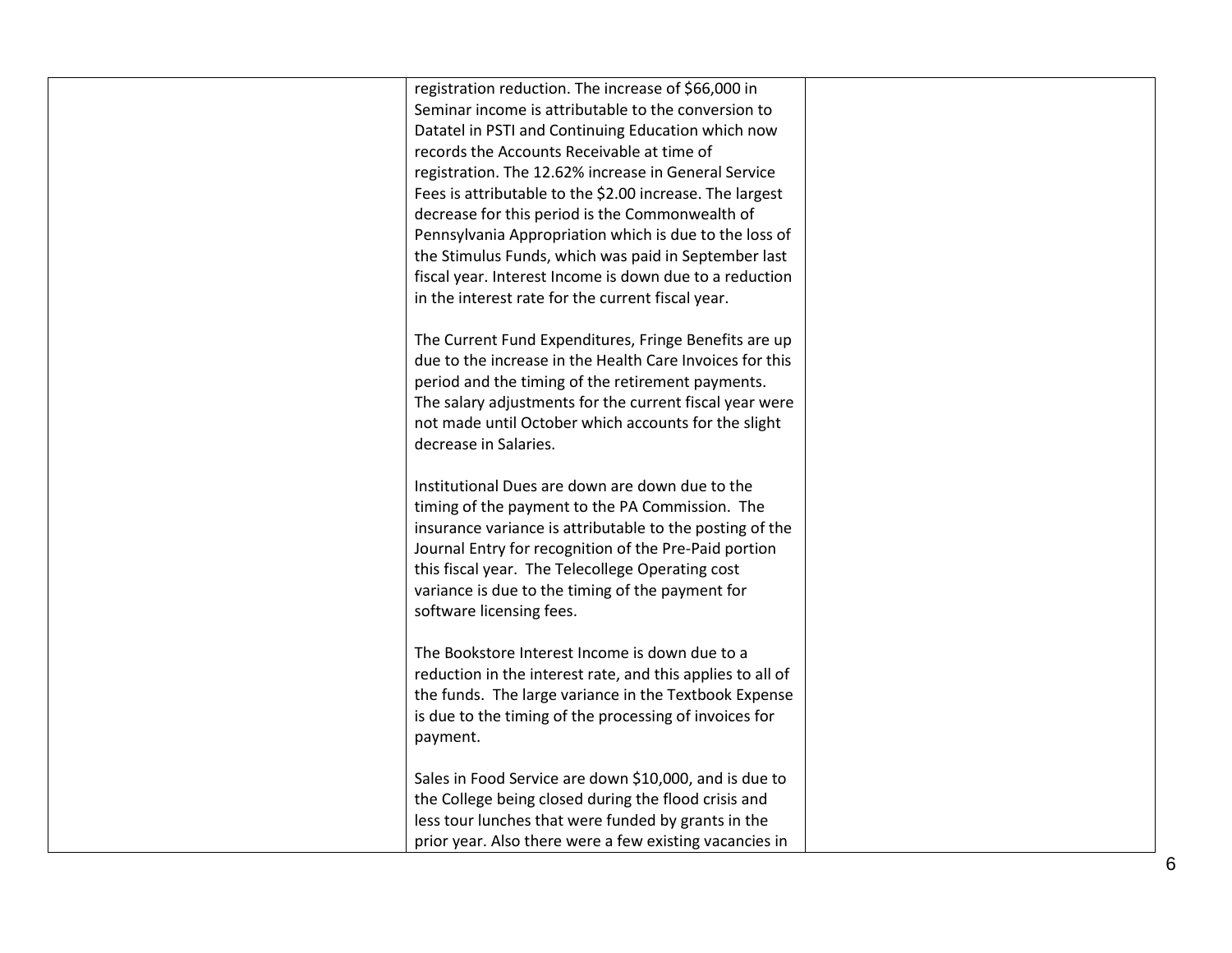|                             | the prior year which account for the increase of Salary<br>expense.                                                                                                                                                                                                                                                                                                                                                                                                                                                                                                                                                                                                                                                                                                                                                                                                                                                                                                                        |  |
|-----------------------------|--------------------------------------------------------------------------------------------------------------------------------------------------------------------------------------------------------------------------------------------------------------------------------------------------------------------------------------------------------------------------------------------------------------------------------------------------------------------------------------------------------------------------------------------------------------------------------------------------------------------------------------------------------------------------------------------------------------------------------------------------------------------------------------------------------------------------------------------------------------------------------------------------------------------------------------------------------------------------------------------|--|
|                             | Mr. Gasper concluded expenditures for Debt Service is<br>up due to the monthly payments for the Culinary<br>Institute.                                                                                                                                                                                                                                                                                                                                                                                                                                                                                                                                                                                                                                                                                                                                                                                                                                                                     |  |
| <b>Middle States Update</b> | Dr. Dana Clark, Provost and Vice President of<br>Academic Affairs, noted the President and his<br>leadership team has been reviewing progress that is<br>made on each standard at its' bi-weekly meetings.<br>Staff members have attended training sessions to be<br>better informed on accreditation issues. Periodic<br>updates on progress have been sent to all college staff<br>and reports have been made to the Board of Trustees.<br>Standard 5 - The college has created three new<br>positions, Dean of Nursing and Health Sciences, Dean<br>of Institutional Effectiveness and Assessment, and<br>Dean of Enrollment Management and Student<br>Development. The positions will fill leadership<br>vacancies in key operational areas. A national search<br>has been conducted on all three positions and<br>currently all three positions are in the final round of<br>interviews. The appointments should be announced<br>by January 15, 2012, which would be the start of the |  |
|                             | Spring 2012 semester.<br>The Dean of Institutional Effectiveness and<br>Assessment will be responsible for ensuring that the<br>College's assessment program and review process is<br>meeting accreditation requirements. Providing<br>leadership and implementing the institution's college-<br>wide assessment program. The Dean will also assist<br>college staff in the identification of the appropriate<br>indicators and evaluation methods for student<br>learning.                                                                                                                                                                                                                                                                                                                                                                                                                                                                                                                |  |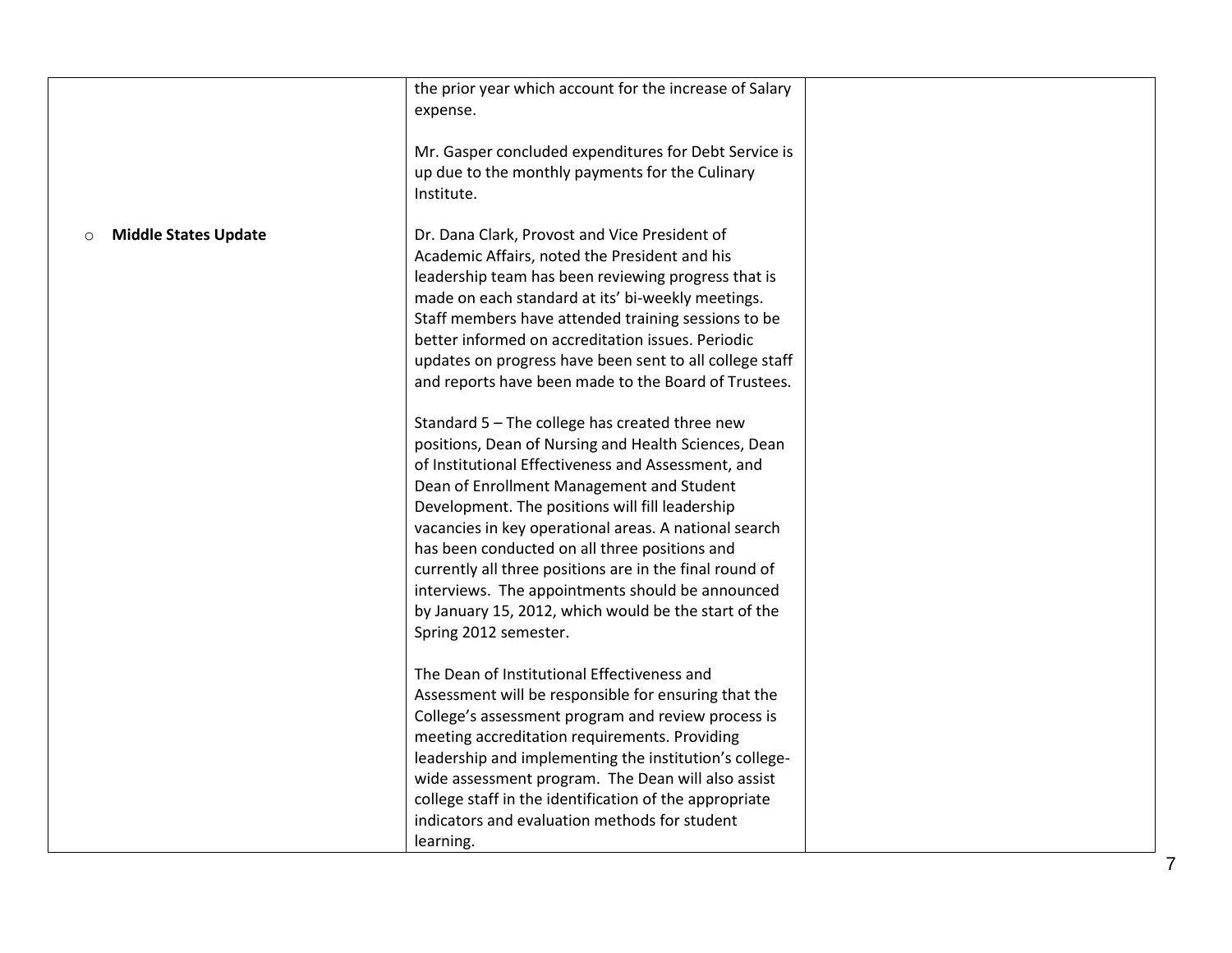| The Dean of Enrollment Management and Student<br>Development will oversee the Student Development<br>division which includes Admissions, Registrar Office,<br>Financial Aid, Counseling, and Student Support<br>Services, Student Life and Athletics, Career Services<br>and the Keys Program. The Dean will develop and<br>implement recruitment and enrollment strategies to<br>attract new markets.                                                                                             |  |
|----------------------------------------------------------------------------------------------------------------------------------------------------------------------------------------------------------------------------------------------------------------------------------------------------------------------------------------------------------------------------------------------------------------------------------------------------------------------------------------------------|--|
| The Dean of Nursing and Health Sciences will be<br>responsible for the planning, implementing and<br>assessing and using assessment data to make<br>improvements directed at academic progress in<br>nursing and health sciences area.                                                                                                                                                                                                                                                             |  |
| Standard 7 Institutional Assessment - A formal plan<br>policy and procedure has been drafted to document<br>the assessment process of the college to evaluate<br>overall effectiveness in our mission.                                                                                                                                                                                                                                                                                             |  |
| The Assessment Council has been reviewing the<br>processes used for assessment to assure compliance<br>with the accreditation standards and identify areas of<br>improvement and measurers to assist the staff in their<br>assessment work. The updated college mission, goals<br>and assessment plans have been used to measure<br>overall assessment and effectiveness. A plan has been<br>designed and implemented to collect and distribute<br>data. Consultants have been brought on board to |  |
| review the college's outcomes outcome assessment<br>plan, the effectiveness and advice on improvements<br>needed.<br>Standard 12 - General Education. The general<br>education competencies have been aligned with the<br>new institutional goals. Programs of study are being                                                                                                                                                                                                                     |  |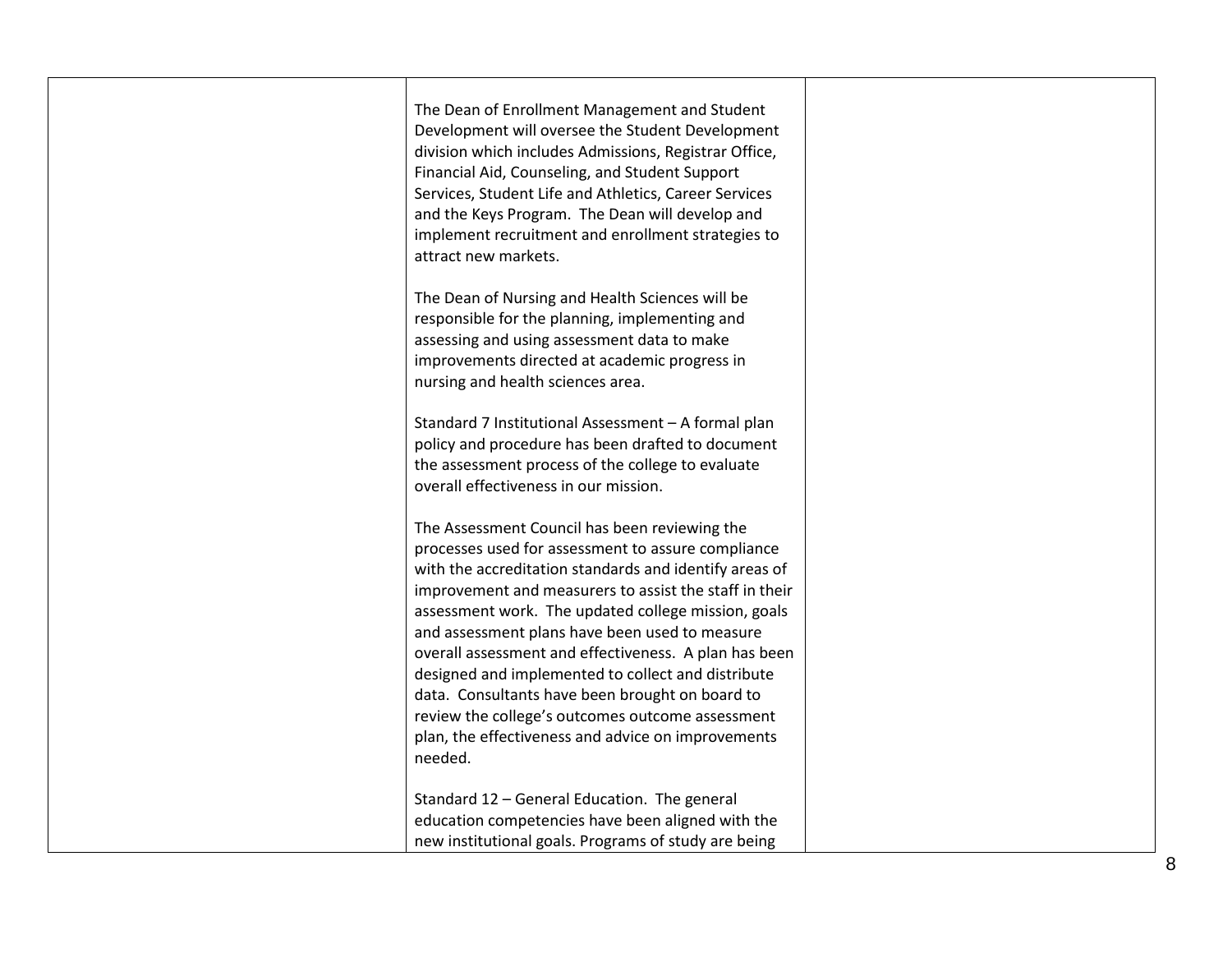|                                       | updated to reflect the revised general education<br>requirements. The General Education Committee has<br>identified the process to better incorporate gen. ed.<br>competencies in each program and all student course<br>and program evaluations are being investigated as<br>methods of assessment.                                                                                           |  |
|---------------------------------------|------------------------------------------------------------------------------------------------------------------------------------------------------------------------------------------------------------------------------------------------------------------------------------------------------------------------------------------------------------------------------------------------|--|
|                                       | Standard 14- Assessment of Student Learning. The<br>Assessment Leadership Team is working with each<br>department to add content in all courses and<br>programs. The consultant is working with faculty to<br>facilitate the process. Integration between student<br>learning outcomes and general education courses has<br>improved with identification and implementation of<br>the linkage. |  |
|                                       | Academic Program Audit has been linked to program<br>learning outcomes and institutional outcomes in a<br>multi-year strategic assessment plan by division have<br>been developed. First draft of March 1, 2012, report<br>due will be complete by January $30th$ for your review.                                                                                                             |  |
|                                       | Dr. Clark concluded her report by noted the Middle<br>States Team will come for the site visit March 12 and<br>March 13, 2012.                                                                                                                                                                                                                                                                 |  |
| <b>Foundation's Report</b><br>$\circ$ | Sandra Nicholas, Executive Director, Resource and<br>Alumni Development, welcomed Trustees Joseph A.<br>Bauman and John Bryan to the Board.                                                                                                                                                                                                                                                    |  |
|                                       | Ms. Nicholas reported the Foundation held the 19 <sup>th</sup><br>Annual Scholarship Donor Dinner on November 2,<br>2011 at The Woodlands Inn. Over 300 donors and<br>students received their scholarships were in<br>attendance, raising over \$27,000 for student<br>emergency funds.                                                                                                        |  |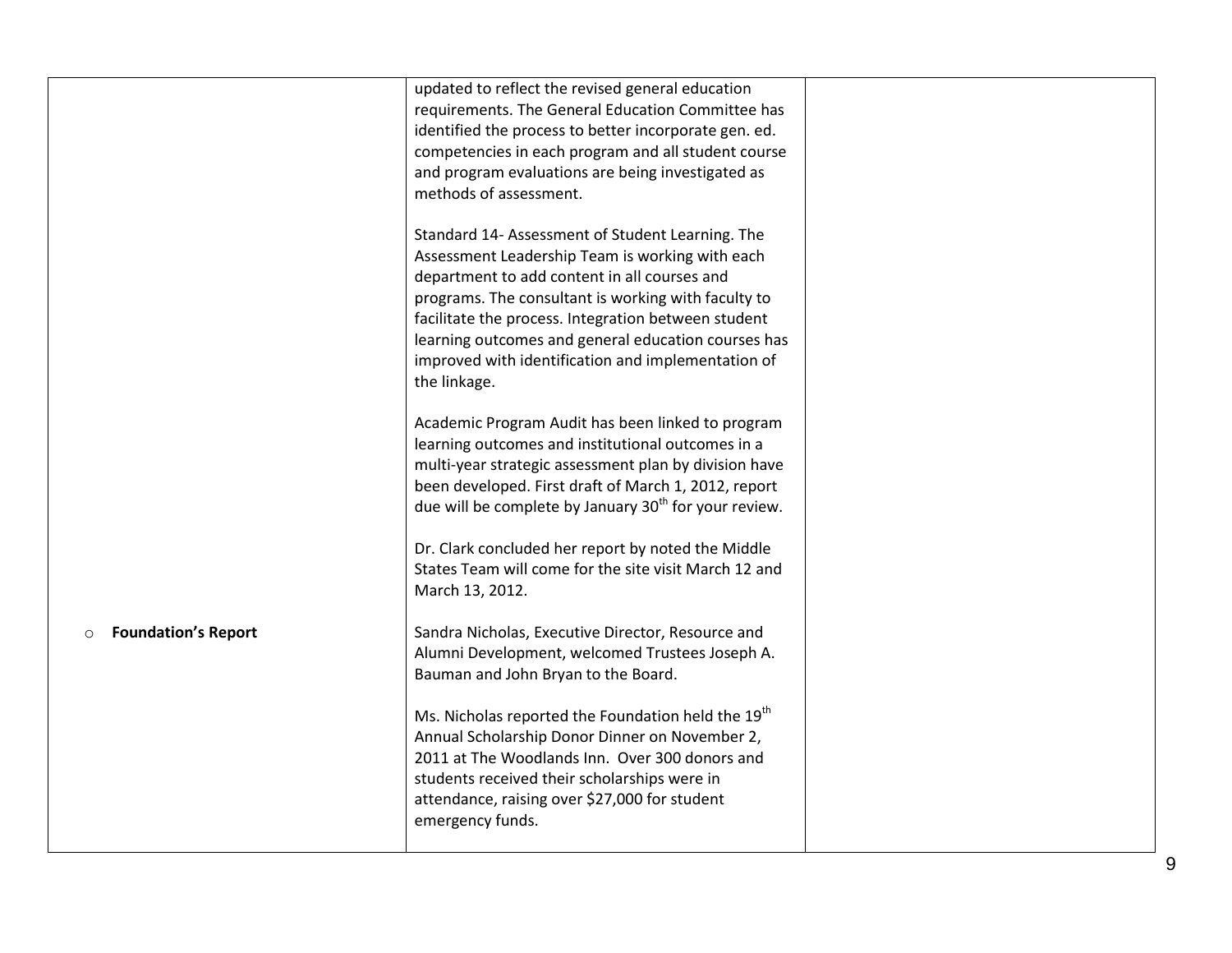| The Title III Endowment Challenge received \$110, 000<br>to date towards 3-year \$ 180,000 goal.<br>We have requested a drawdown of \$55,000 from the<br>Department of Education.                                                                                                                                                                                                                                                                                     |  |
|-----------------------------------------------------------------------------------------------------------------------------------------------------------------------------------------------------------------------------------------------------------------------------------------------------------------------------------------------------------------------------------------------------------------------------------------------------------------------|--|
| On a yearly basis the Foundation conducts the annual<br>Campus Family Campaign. The campaign, which kicked<br>off in October, is where we ask our employees to<br>contribute to the College. To date the campaign has<br>raised almost \$15,000.                                                                                                                                                                                                                      |  |
| The College celebrated the Fifth anniversary of the<br>Schulman Art Gallery with a reception on October 20,<br>2011 and public opening on October 21, 2011. Over<br>100 attended with visit by Dr. Eugenio Boldrini, Vice<br>Consult, Consulate General of Italy. The current<br>exhibit is the LCCC Faculty and Alumni show which<br>runs through January 7, 2012.                                                                                                   |  |
| The Foundation received a donation from Brooke and<br>Libby Yeager which completes their pledge to endow a<br>fund to establish an arboretum on campus. The<br>Yeager Arboretum will help the college maintain<br>existing plants, plant new trees and shrubs and label<br>some of the significant specimens. It will also create<br>an educational experience for LCCC students as well as<br>the community through walking trails and educational<br>opportunities. |  |
| The annual audit of the Foundation has been<br>successfully completed by Parente Beard for the 2010-<br>2011 fiscal year. The audit has been submitted to the<br>College.                                                                                                                                                                                                                                                                                             |  |
| The Foundation has awarded scholarships and<br>emergency funds to 265 students for a total of<br>\$158,000 for the fall semester                                                                                                                                                                                                                                                                                                                                      |  |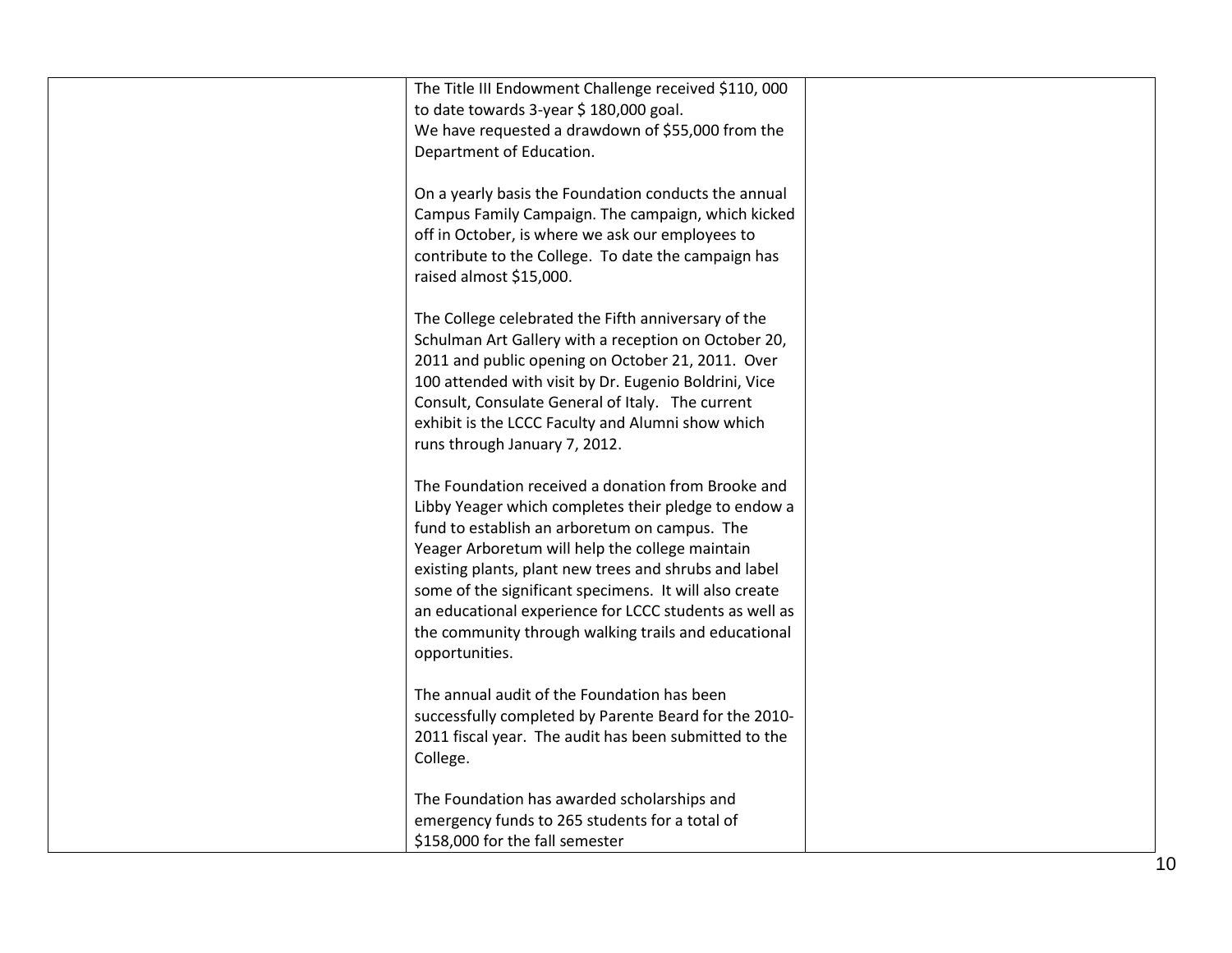|                                                                        | Sandra Nicholas expressed thanks to Trustees<br>Mahmoud Fahmy and Susan Unvarsky for donating<br>recipes to the Alumni cookbook project.                                                                                                                   |                                                                                                                                               |
|------------------------------------------------------------------------|------------------------------------------------------------------------------------------------------------------------------------------------------------------------------------------------------------------------------------------------------------|-----------------------------------------------------------------------------------------------------------------------------------------------|
|                                                                        |                                                                                                                                                                                                                                                            |                                                                                                                                               |
| 7. Report/Action of the Executive Committee                            | Board Chair Rymar presented the report of the<br><b>Executive Committee.</b>                                                                                                                                                                               |                                                                                                                                               |
| 7A. Recommendation to approve Administrative<br><b>Policies</b>        | 7A. Board Chair Rymar recommended the Luzerne<br>County Community College Board of Trustees approve<br>the following administrative policies: Institutional<br>Effectiveness Policy and LCCC Mission and Goals<br>Policy.                                  | 7A. Approved. Motion made by Paul Platukis,<br>and seconded by John Bryan.<br>Vote was all "yes". Motion carried.                             |
| 7B. Recommendation to approved revised<br><b>Trustee Travel Policy</b> | 7B. Board Chair Rymar recommended the Luzerne<br>County Community College Board of Trustees approve<br>the following revision to the Trustee Travel Policy: No<br>trustee can travel to a conference within 6-months<br>expiration of term of appointment. | 7B. Approved. Motion made by Elaine Cook,<br>R.N., J.D., Vice Chair; and seconded by George<br>Hayden.<br>Vote was all "yes". Motion carried. |
|                                                                        |                                                                                                                                                                                                                                                            |                                                                                                                                               |
| 8. Report/Action of the Academic Committee                             | Joseph Ryman, Board Chair, presented the Academic<br>Committee report.                                                                                                                                                                                     |                                                                                                                                               |
| 8A. Recommendation to approve Administrative<br>Policies               | 8A. Board Chair Rymar recommended the Luzerne<br>County Community College approve the following<br>administrative policies: Academic Honesty Policy,<br>Grading System Policy, Final Examination Policy, and<br>Honorary Doctorate Award Policy.           | 8A. Approved. Motion made by John Kashatus;<br>seconded by Lynn Marie Distasio.<br>Vote was all "yes." Motion carried.                        |
|                                                                        |                                                                                                                                                                                                                                                            |                                                                                                                                               |
| 9. Report/Action of the Finance Committee                              | 9. Lynn Marie Distasio, Committee Chair, presented<br>the Finance Committee report.                                                                                                                                                                        |                                                                                                                                               |
|                                                                        | Patricia Prociak, reported Prociak and Associates, LLC,<br>performed two audits at the College and rendered an<br>unqualified opinion on the financial statements. The                                                                                     |                                                                                                                                               |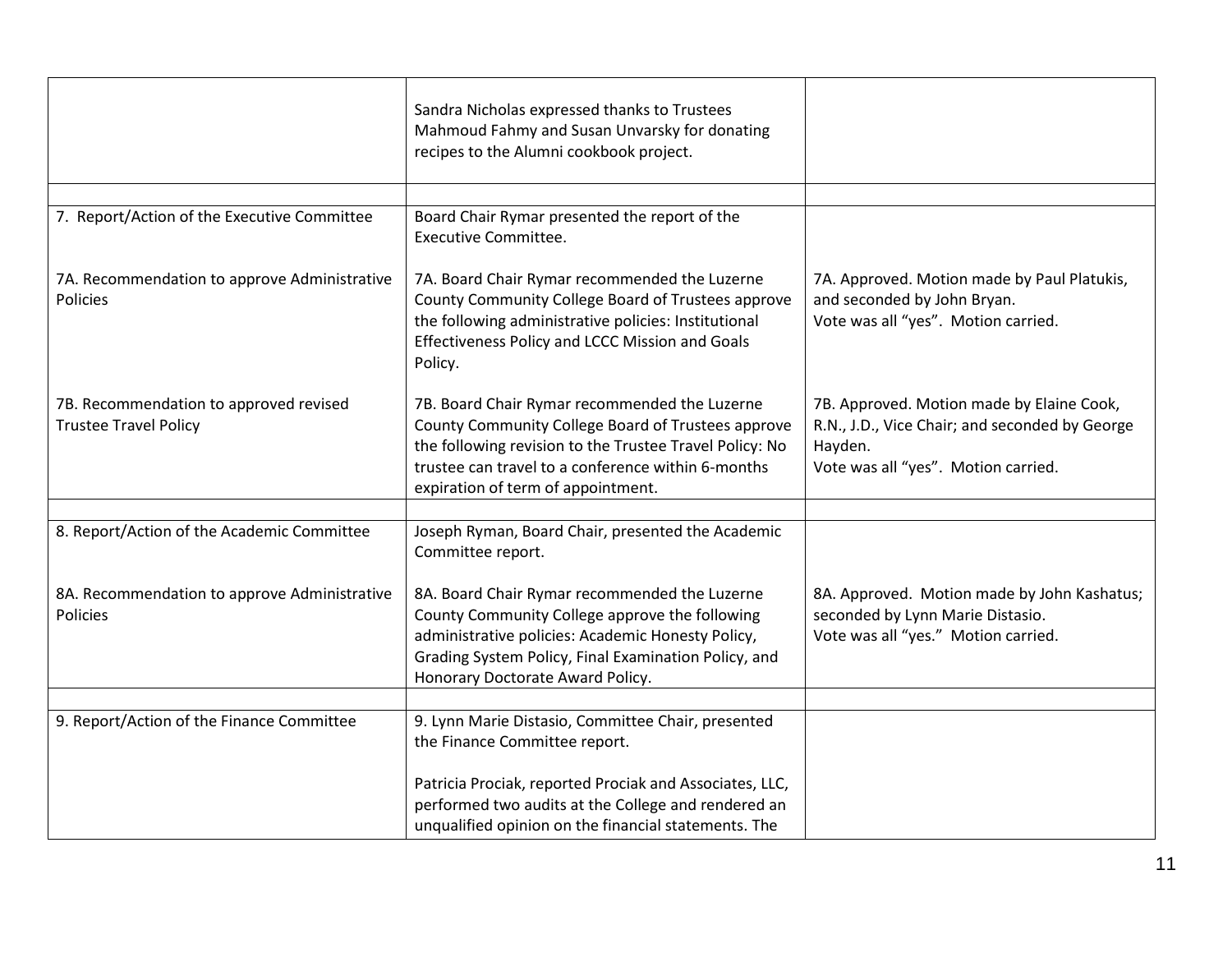|                                                              | auditors issued a report on compliance with federal<br>programs and issued an unqualified opinion on the<br>compliance of federal programs. They did some<br>internal control comments to management which<br>have been and are being addressed by the college.                                      |                                                                                                                                                 |
|--------------------------------------------------------------|------------------------------------------------------------------------------------------------------------------------------------------------------------------------------------------------------------------------------------------------------------------------------------------------------|-------------------------------------------------------------------------------------------------------------------------------------------------|
| 9A. Audit Report                                             | 9A. Recommend the Luzerne County Community<br>College Board of Trustees approve the Audit Report<br>ending June 30, 2011, as provided by Prociak and<br>Associates, LLC.                                                                                                                             | 9A. Approved. Motion made by Michael Tigue,<br>III; seconded by Susan Unvarsky.<br>Vote was all "yes." Motion carried.                          |
| 9B. Quote #350-Document Center-Print Shop                    | 9B. Recommend the Luzerne County Community College<br>of Trustees approve the award of Quote #350-for one<br>copier to Golden Business Machines, Inc., in the<br>amount of \$75,575.20.                                                                                                              | 9B. Approved. Motion made by Michael Tigue,<br>III; seconded by Elaine Cook, R.N., J.D., Vice<br>Chair;.<br>Vote was all "yes." Motion carried. |
| 9C. Employment Retraining Opportunities<br>Program Extension | 9C.Recommend the Luzerne County Community<br>College Board of Trustees Finance Committee approve<br>the LCCC Employment Retraining Opportunities<br>Program be continued for the Spring, 2012 Semester<br>with a tuition offset for eligible individuals not to<br>exceed a total value of \$50,000. | 9C. Approved. Motion made by Michael Tigue,<br>III; seconded by Mary Dana Hinton, Ph.D.<br>Vote was all "yes." Motion carried.                  |
| 9D. Trustee Travel, 2012 ACCT National<br>Legislative Summit | 9D. Recommend the Luzerne County Community<br>College Board of Trustees approve the use of<br>budgeted trustee travel funds not to exceed \$4,000<br>for two (2) trustees to attend the ACCT Community<br>College National Legislative Summit, Washington, D.C.,<br>February 13-16, 2012.            | 9D. Approved. Motion made by Michael Tigue,<br>III; seconded by John Kashatus.<br>Vote was all "yes." Motion carried.                           |
| 9E. Approval of Summary of Payments                          | 9E.Recommend the Luzerne County Community College<br>Board of Trustees approve the summary of payments.                                                                                                                                                                                              | 9E. Approved. Motion made by Michael Tigue,<br>III; seconded by Barry H. Williams, J.D., C.P.A<br>Vote was all "yes". Motion carried.           |
| 9F. Acceptance of Grant                                      | 9F. Recommend the Luzerne County Community<br>College Board of Trustees approve the acceptance of<br>the following Grant: The PA Personnel Development                                                                                                                                               | 9F. Approved. Motion made by Michael Tigue,<br>III; seconded by Susan Unvarsky.<br>Vote was all "yes". Motion carried.                          |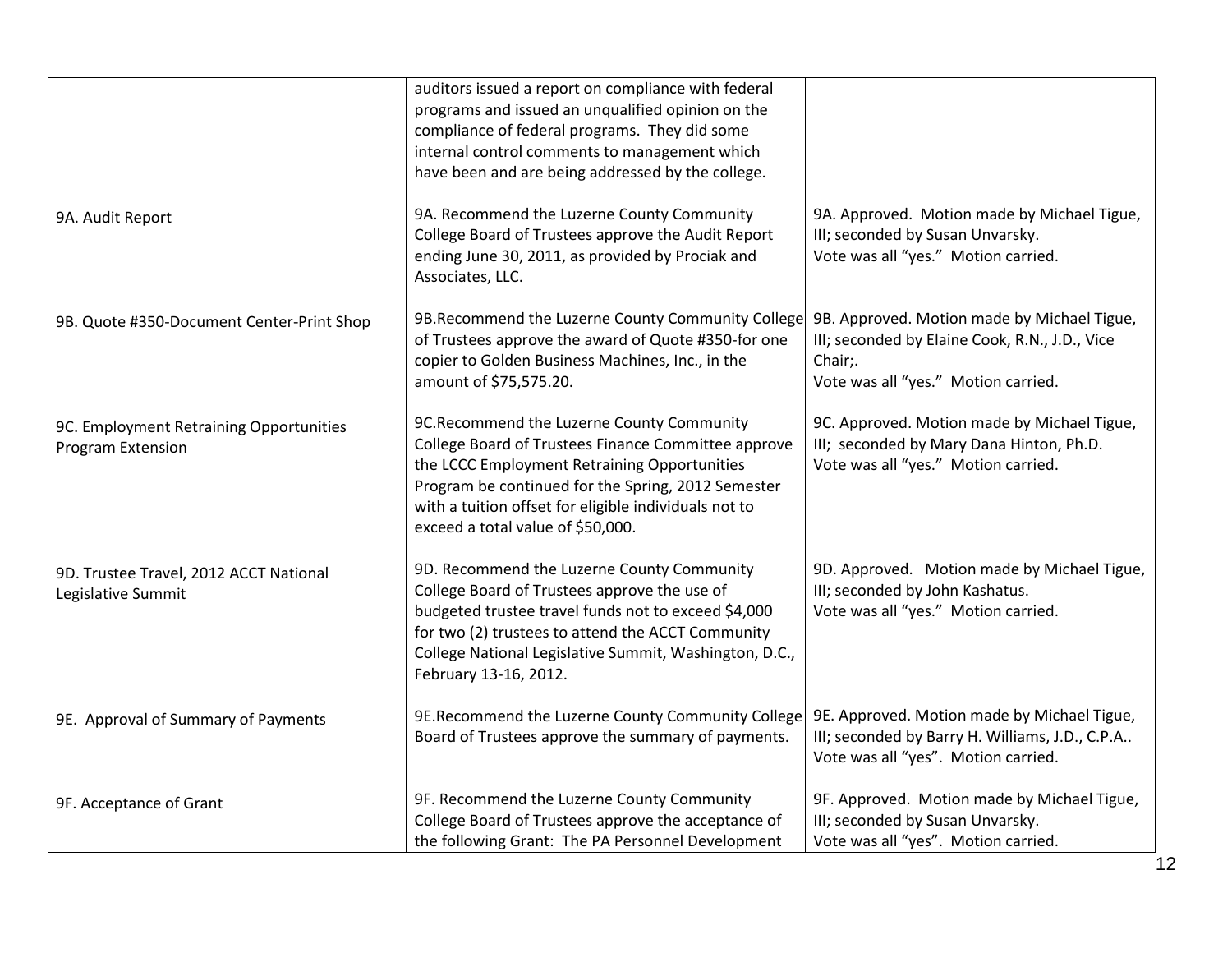|                                                             | Grant program has awarded LCCC \$10,000 to help<br>expand and market the newly developed Special<br>Education Paraprofessional program.                                                                                                                                                                                                                                                                                                                                                                                                                                                            |                                                                                                                                                                                                                                                                                                              |
|-------------------------------------------------------------|----------------------------------------------------------------------------------------------------------------------------------------------------------------------------------------------------------------------------------------------------------------------------------------------------------------------------------------------------------------------------------------------------------------------------------------------------------------------------------------------------------------------------------------------------------------------------------------------------|--------------------------------------------------------------------------------------------------------------------------------------------------------------------------------------------------------------------------------------------------------------------------------------------------------------|
|                                                             |                                                                                                                                                                                                                                                                                                                                                                                                                                                                                                                                                                                                    |                                                                                                                                                                                                                                                                                                              |
| 10. Report/Action of the Human Resources<br>Committee Items | 10. Paul Halesey, Committee Chair presented the<br>following Human Resources Committee report.                                                                                                                                                                                                                                                                                                                                                                                                                                                                                                     |                                                                                                                                                                                                                                                                                                              |
|                                                             | At this time, Committee Chair Halesey asked that the<br>following correspondence be included in the Board<br>minutes.                                                                                                                                                                                                                                                                                                                                                                                                                                                                              |                                                                                                                                                                                                                                                                                                              |
|                                                             | Dear Trustees:<br>On behalf of the Classified and Faculty Associations at Luzerne<br>County Community College, we would like to take this opportunity<br>to express our support for President Tom Leary. Under President<br>Leary's leadership, there is an open and respectful atmosphere<br>which serves the best interests of the College.<br>Sincerely,<br>Susan Walkowiak, President, Classified Association;<br>Angela Gutkowski, Vice President, Classified Association;<br>Brian Overman, President, Faculty Association,<br>Sujanet Mason/Robert Komnath, Vice Presidents, Faculty Assoc. |                                                                                                                                                                                                                                                                                                              |
| 10 A. Recommendation to approve President's<br>Contract     | 10A. Recommend the Luzerne County Community<br>College Board of Trustees approve the contract of the<br>President.                                                                                                                                                                                                                                                                                                                                                                                                                                                                                 | 10A. Approve. Motion made by Paul Halesey,<br>Committee Chair; and seconded by Mahmoud<br>H. Fahmy, Ph.D.                                                                                                                                                                                                    |
|                                                             |                                                                                                                                                                                                                                                                                                                                                                                                                                                                                                                                                                                                    | Michael Tigue, III, questioned the language in<br>the contract; stating he was originally in favor<br>of a two-year contract. However, as you read<br>the language it is really a four-year contract. If<br>nothing is done by June 30, 2013, it will<br>automatically renew for an additional two<br>years. |
|                                                             |                                                                                                                                                                                                                                                                                                                                                                                                                                                                                                                                                                                                    | Board Chair Rymar stated at any time without<br>cause the Board has the authority to terminate<br>the President's contract.                                                                                                                                                                                  |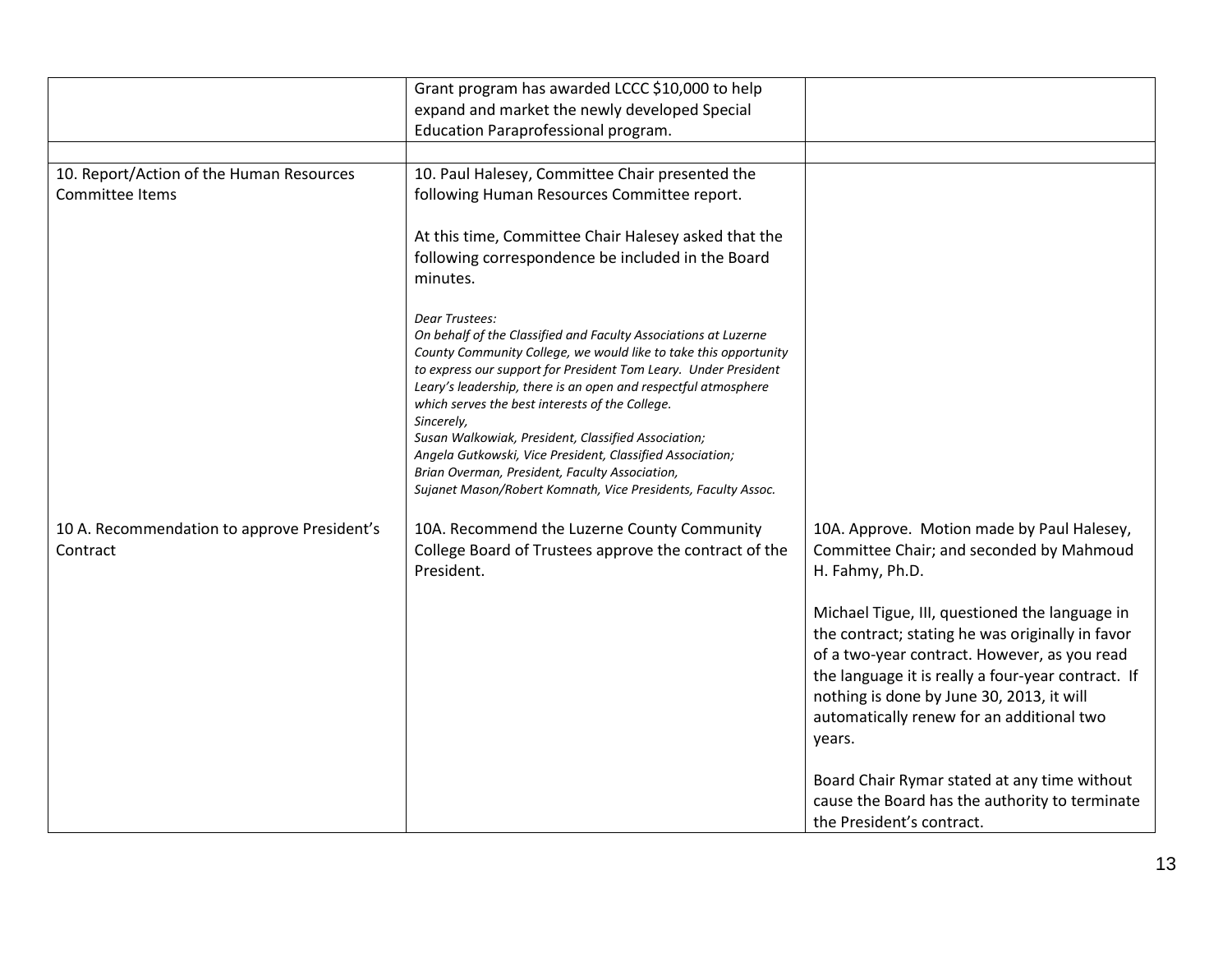|                                                                                        |                                                                                                                                           | At this time Board Chair Rymar requested a<br>vote by roll call be taken.                                                                                                                                                                                                                                                                                                                                                                                              |
|----------------------------------------------------------------------------------------|-------------------------------------------------------------------------------------------------------------------------------------------|------------------------------------------------------------------------------------------------------------------------------------------------------------------------------------------------------------------------------------------------------------------------------------------------------------------------------------------------------------------------------------------------------------------------------------------------------------------------|
|                                                                                        |                                                                                                                                           | Roll Call Vote:<br>Joseph A. Bauman, yes; John Bryan, yes;<br>Elaine Cook, R.N., J.D., Vice Chair, no;<br>Lynn Marie Distasio, Board Secretary, yes;<br>Mahmoud H. Fahmy, Ph.D., yes;<br>Paul Halesey, yes; George Hayden, yes;<br>Mary Dana Hinton, Ph.D., yes;<br>John Kashatus, yes; Paul Platukis, yes;<br>Michael Tigue, III, no; Susan Unvarsky, yes;<br>Barry H. Williams, J.D., C.P.A., yes.                                                                   |
|                                                                                        |                                                                                                                                           | Board Chair Rymar presented the following<br>results of the roll call vote.<br>Eleven (11) yes; two (2) no.                                                                                                                                                                                                                                                                                                                                                            |
|                                                                                        |                                                                                                                                           | Motion passed.                                                                                                                                                                                                                                                                                                                                                                                                                                                         |
|                                                                                        |                                                                                                                                           | Thomas P. Leary, President, stated he would<br>like to stress his deep appreciation to the Board<br>of Trustees for their expression of confidence<br>and guaranteed to uphold that confidence.<br>President Leary also thanked the faculty and<br>staff for their dedication to the students and<br>promised the students of Luzerne County<br>Community College that the College will<br>continue to provide an education that is both<br>affordable and accessible. |
| 10B. Recommendation to approve<br>Administrative policy - Children on Campus<br>Policy | 10B. Recommend the Luzerne County Community<br>College Board of Trustees approve the administrative<br>policy, Children on Campus policy. | 10B. Approved. Motion made by Susan E.<br>Unvarsky; seconded by Joseph A. Bauman.<br>Vote was all "yes". Motion carried.                                                                                                                                                                                                                                                                                                                                               |
|                                                                                        |                                                                                                                                           |                                                                                                                                                                                                                                                                                                                                                                                                                                                                        |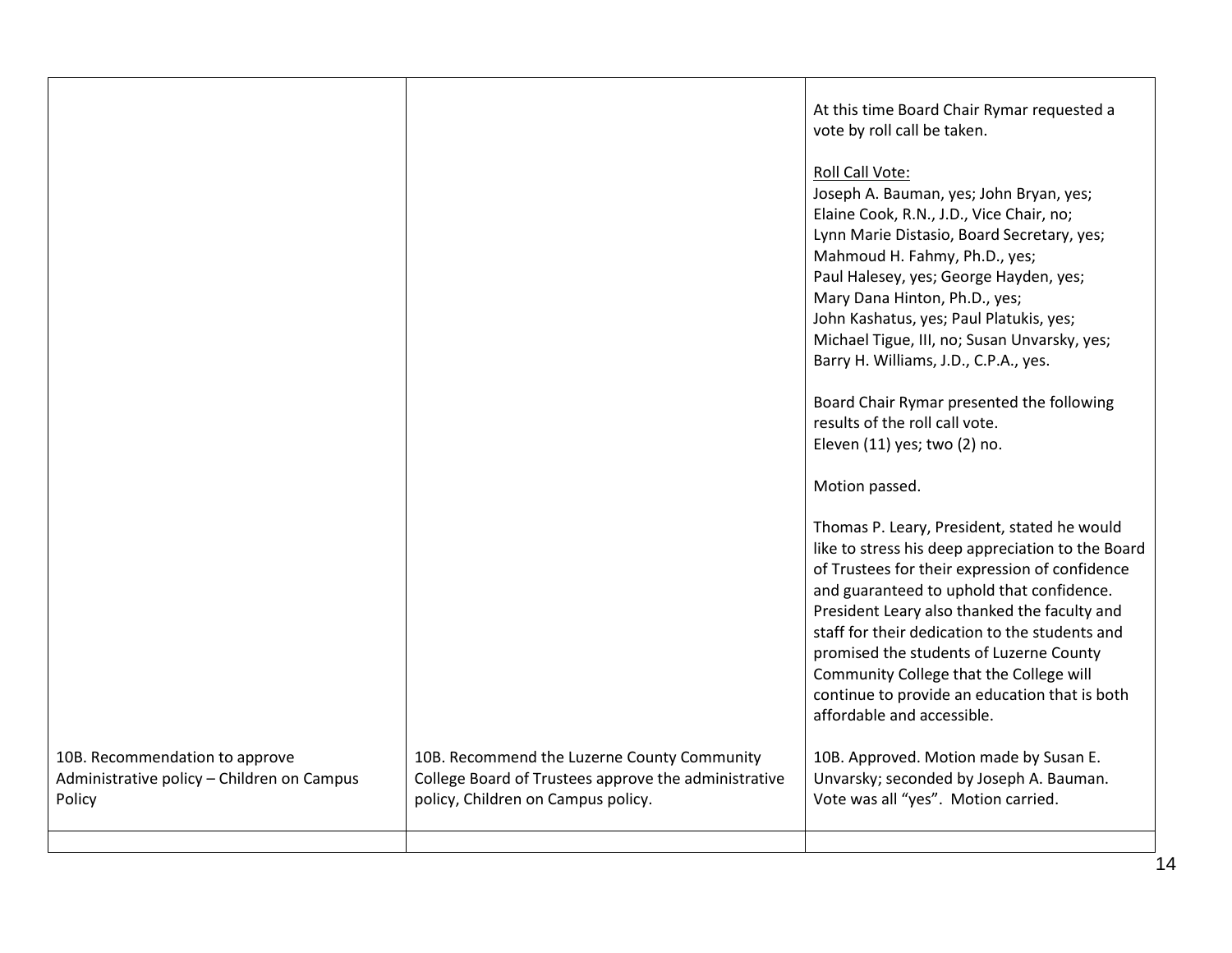|                                                           | <b>INFORMATIONAL ITEMS</b>                                                                                                                                                                                                                                                                                                                                                                                                                                                                                                                                                                                                                                                                                                                                                                                                                                                                                                                                                                                                                                                                                                                                                                                                                                                                                                                                                                                                                                      |        |
|-----------------------------------------------------------|-----------------------------------------------------------------------------------------------------------------------------------------------------------------------------------------------------------------------------------------------------------------------------------------------------------------------------------------------------------------------------------------------------------------------------------------------------------------------------------------------------------------------------------------------------------------------------------------------------------------------------------------------------------------------------------------------------------------------------------------------------------------------------------------------------------------------------------------------------------------------------------------------------------------------------------------------------------------------------------------------------------------------------------------------------------------------------------------------------------------------------------------------------------------------------------------------------------------------------------------------------------------------------------------------------------------------------------------------------------------------------------------------------------------------------------------------------------------|--------|
|                                                           |                                                                                                                                                                                                                                                                                                                                                                                                                                                                                                                                                                                                                                                                                                                                                                                                                                                                                                                                                                                                                                                                                                                                                                                                                                                                                                                                                                                                                                                                 |        |
| 1. Unfinished Business of Previous Meeting                | 1. No report.                                                                                                                                                                                                                                                                                                                                                                                                                                                                                                                                                                                                                                                                                                                                                                                                                                                                                                                                                                                                                                                                                                                                                                                                                                                                                                                                                                                                                                                   | 1.N/A  |
| 2. Informational Report of the Executive<br>Committee.    | 2. Board Chair Joseph Rymar noted that an<br>informational report by the Executive Committee was<br>provided to the Board.                                                                                                                                                                                                                                                                                                                                                                                                                                                                                                                                                                                                                                                                                                                                                                                                                                                                                                                                                                                                                                                                                                                                                                                                                                                                                                                                      | 2. N/A |
| 3. Information Report of the Human Resources<br>Committee | 3. Paul Halesey, Committee Chair, presented the<br>following report: Information on Recent Appointments<br>Administration: Mark Carpentier, FT Assistant Director<br>of Financial Aid, \$46,603.52/yr, November 1, 2011<br>Faculty: George Lutz, FT Temporary Emergency<br>History/Social Science Instructor, \$30,739.00/yr,<br>August 25, 2011 (Fall, 2011 Semester) Michael Senyk,<br>FT Temporary Emergency Biology Instructor,<br>\$30,739.00/yr, August 25, 2011 (2011-2012 Academic<br>Year). Classified: Janet Griffith, FT Custodian,<br>\$22,240.00/yr, October 3, 2011; Sharon Shea, FT<br>Secretary for Public Safety Institute, \$19,201.00/yr,<br>October 24, 2011; Stanley Sokolowski, FT Custodian,<br>\$18,324.80/yr, October 26, 2011; Gary Swartz, FT<br>Custodian, \$19,593.60/yr, October 26, 2011<br>Michelle Zaleski, FT Microbiology/Biology Lab<br>Assistant, \$16,644.00/yr, October 26, 2011; Saadia<br>Pietrzyk, PT Secretary, ALTA (Bilingual<br>Spanish/English), \$9.15/hr, November 16, 2011<br>Security: Keith Frederick, PT Security Guard,<br>\$12.33/hr, October 24, 2011; Anthony Waichulis, PT<br>Security Guard, \$12.33/hr, November 9, 2011<br>LEAVE REPORT STATUS- Sabbatical Leave for Faculty<br>Francis Curry, FT Director of Admissions, Fall, 2011<br>Semester. Leaves of Absence - Renee Allardyce, FT<br><b>Culinary Arts Technical Services Technician</b><br>Separations from Employment - Randall Light, FT | 3. N/A |